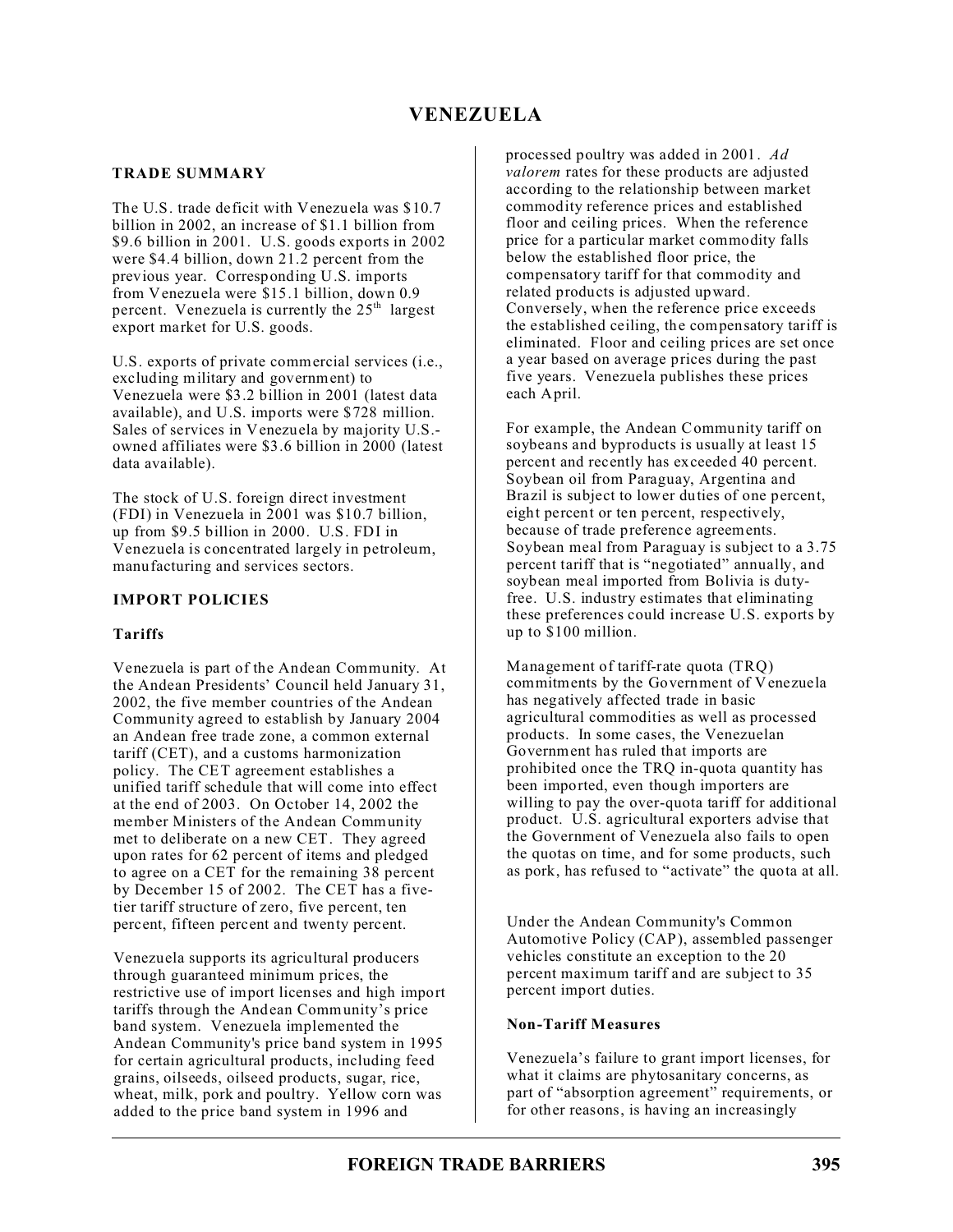negative impact on imports. Venezuela announced in late 2001 that it would not grant import licenses for corn until all domestic white corn had been marketed, resulting in an effective import ban. Venezuela also has restricted the issuance of import licenses for sorghum, soybean meal, yellow grease, pork, poultry, beef, apples, grapes, pears, onions, potatoes, cotton, oilseeds, and some dairy products.

Although the Government of Venezuela has no published requirements on absorption agreements, it has been common practice for years to require the purchase of domestic production before issuing import permits. Imports of yellow corn are dependent upon the purchase of local sorghum and/or white corn. Soybean imports are dependent upon the purchase of "locally produced" soybean meal, and the government has proposed tying grape and black bean imports to the purchase of local product. The use of absorption requirements is extremely subjective, since Venezuela lacks a good statistical system to track levels of domestic crop production.

Venezuela also requires that importers obtain sanitary and phytosanitary (SPS) certificates from the Ministries of Health and Agriculture for most pharmaceutical and agricultural imports. In 2002, the government increasingly appeared to use this requirement to restrict agricultural and food imports without providing evidence of a scientific basis, which raises concerns about the consistency of these practices with Wold Trade Organization (WTO) requirements.

This discretionary use of import licensing and permitting procedures to curtail agricultural imports has become a major problem for the United States and other countries. Venezuelan Government officials have been notified by various countries that these and other licensing practices appear to violate their WTO commitments. As a result, in November 2002, United States Trade Representative initiated formal WTO consultations with Venezuela on its agricultural import license procedures for several products.

Venezuela prohibits the importation of used cars, used tires and used clothing. No other quantitative import restrictions exist for industrial products.

Venezuelan officials continue to discuss plans to improve customs procedures to better control the entry of illicit merchandise. The Venezuelan Commission on Antidumping and Safeguards has started investigations on the importation of steel and paper products as well as clothing and footwear. It appears that deficient customs procedures and contraband were contributing factors in those industries' calls for protection.

#### **STANDARDS, TESTING, LABELING AND CERTIFICATION**

Some Venezuelan importers of U.S. products have alleged that the Government of Venezuela applies product standards more strictly to imports than to domestic products. The certification process is expensive, increasing the cost of U.S. exports relative to domestic products. The Venezuelan Commission for Industrial Standards normally requires certification from independent laboratories located in Venezuela but at times accepts a certificate from established standards institutes abroad.

With regard to labeling, U.S. industries have raised concerns regarding Venezuela's newly enacted labeling regulation for clothing and footwear. The regulations as proposed by Venezuela's Autonomous National Service for Standardization, Quality, Metrology and Technical Regulations (SENCAMER) were notified to the WTO Technical Barriers to Trade Committee on July 31, 2002 and the notice was published in the Official Gazette of Venezuela in August 2002. The regulations, which became effective in December 2002, establish the register of domestic manufacturers and importers of clothing and footwear and minimum labeling requirements for all clothing and footwear products marketed in Venezuela. Of primary concern to U.S. manufacturers is the requirement that labels must be customized to include detailed information about the importer of the goods.

#### **GOVERNMENT PROCUREMENT**

Venezuela's government procurement law covers purchases by government, national universities, and autonomous state and municipal institutions. The law requires a contracting agency to prepare a budget estimate for a given purchase based on reference prices maintained by the Ministry of Production and Commerce. This estimate is to be used in the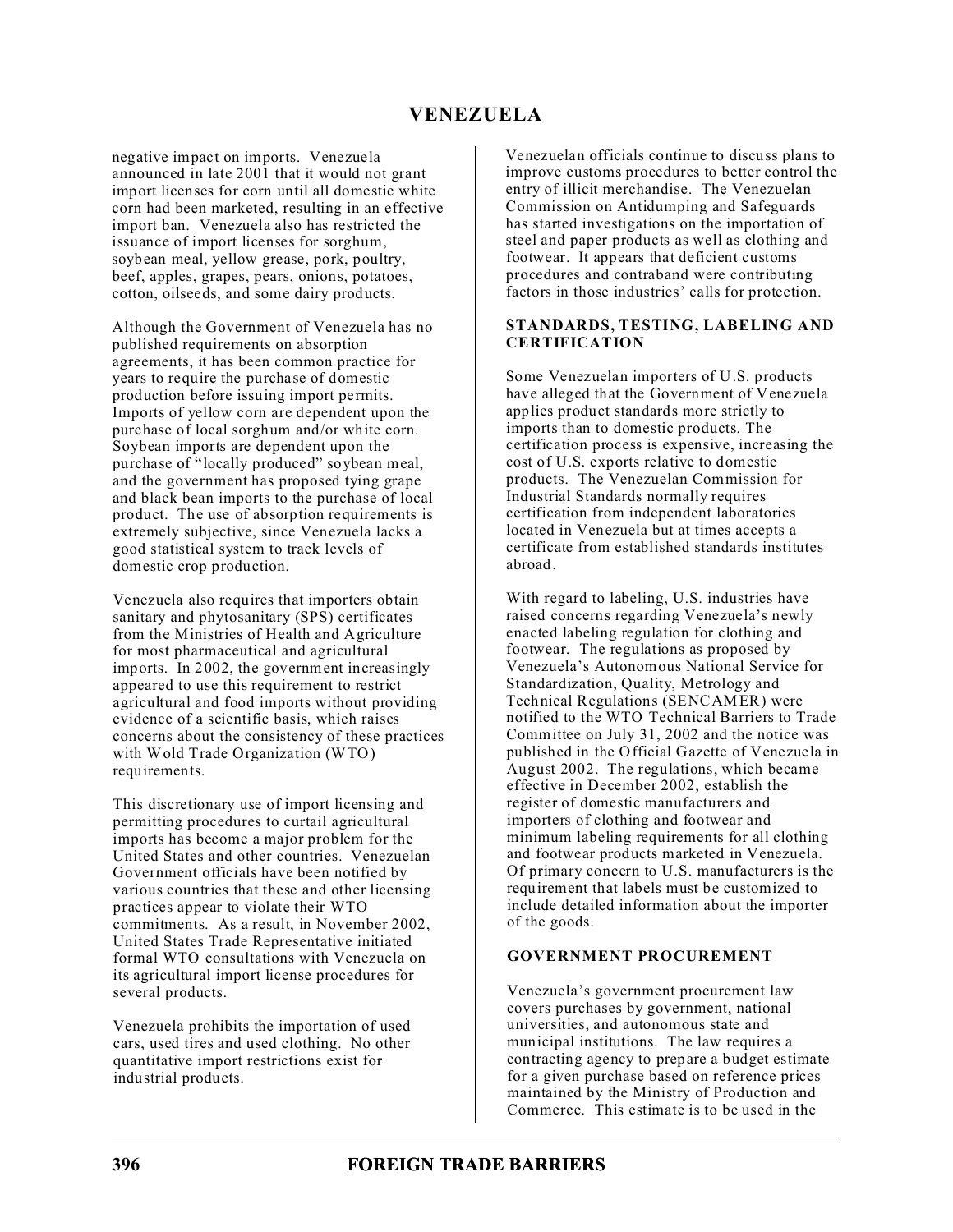bidding process. The law forbids discrimination against tenders based on whether they are national or international. However, the law also states that the President can mandate temporary changes in the bidding process "under exceptional circumstances" or in accordance with "economic development plans" to promote national development, or to offset adverse conditions for national tenders. These measures can include margins of domestic price preference; reservation of contracts for nationals; requirements for domestic content, technology transfer and/or the use of human resources; and other incentives to purchase from companies domiciled in Venezuela. For example, recent government decree 1,892 establishes a 5 percent preference for bids from companies with over 20 percent local content. In addition, half of that 20 percent of content must be from small to medium size domestic enterprises.

Venezuela is not a signatory to the WTO Agreement on Government Procurement.

# **EXPORT SUBSIDIES**

Exporters of selected agricultural products coffee, cocoa, some fruits and certain seafood products - receive a tax credit equal to 10 percent of the export's value.

# **INTELLECTUAL PROPERTY RIGHTS (IPR) PROTECTION**

Venezuela is a member of the World Intellectual Property Organization (WIPO). It is also a signatory to the Berne Convention for the Protection of Literary and Artistic Works, the Geneva Phonograms Convention, the Universal Copyright Convention, and the Paris Convention for the Protection of Industrial Property. Through Andean Community Decision 486, Venezuela has ratified the provisions of the WTO Agreement on Trade-Related Aspects of Intellectual Property Rights (TRIPS). However, recent application of Decision 486 to cases of "second-use" patents and data protection has caused a weakening of Venezuela's IPR protection, even as enforcement of IPR laws remains lax.

The Venezuelan Industrial Property Office (SAPI) has been successful in improving its service to the business community, but protection of IPR is hindered by the lack of adequate resources for the Venezuelan copyright and trademark enforcement police (COMANPI) and for the special IPR prosecutor's office. The Venezuelan Government is also working to get a new Industrial Property Law approved by the National Assembly, as well as to promote the ratification of the WIPO treaties. Unfortunately, pirated music and videos remain readily available on the black market. In the 2002 Annual Review, Venezuela has remained on USTR's Special 301 "Watch List."

### **Patents and Trademarks**

Venezuela provides the legal framework for patent and trademark protection through Andean Community Decision 486 and the 1955 National Industrial Property Law. Andean Community Decision 486 takes major steps towards bringing Venezuela into WTO TRIPS compliance. However, without corresponding local laws, Venezuela is not completely TRIPS compliant. Andean Community Decision 345 covers patent protection for plant varieties.

While the government introduced legislation in early 1996 to update the 1955 Industrial Property Law and to bring Venezuela into compliance with TRIPS, the draft legislation was sidelined by President Chavez's constitutional reform process. However, the National Assembly is debating a new Industrial Property Law, which may address many of the outstanding TRIPS issues. A new customs bill, which includes provisions for TRIPS-consistent border controls to impede the importation of pirated goods, became law in November 1998, and a revision is currently pending.

U.S. companies are concerned about the impact of the Andean Tribunal's 2002 interpretation of Articles 14 and 21 of Decision 486, which do not allow for the patenting of "second-use" products. Under pressure from the Andean Community and in line with some changes in leadership at SAPI, Venezuela has revoked previously issued patents. Also in February 2002, Venezuela's food and drug regulatory agency (INH) began approving the commercialization of new drugs which were the bioequivalents of already patented drugs, thereby denying the originator companies involved any data protection. In effect, the Government of Venezuela now allows the test data of patented drugs, most of which require lengthy and expensive development, to be used by others seeking approval for their own pirate version of the same product.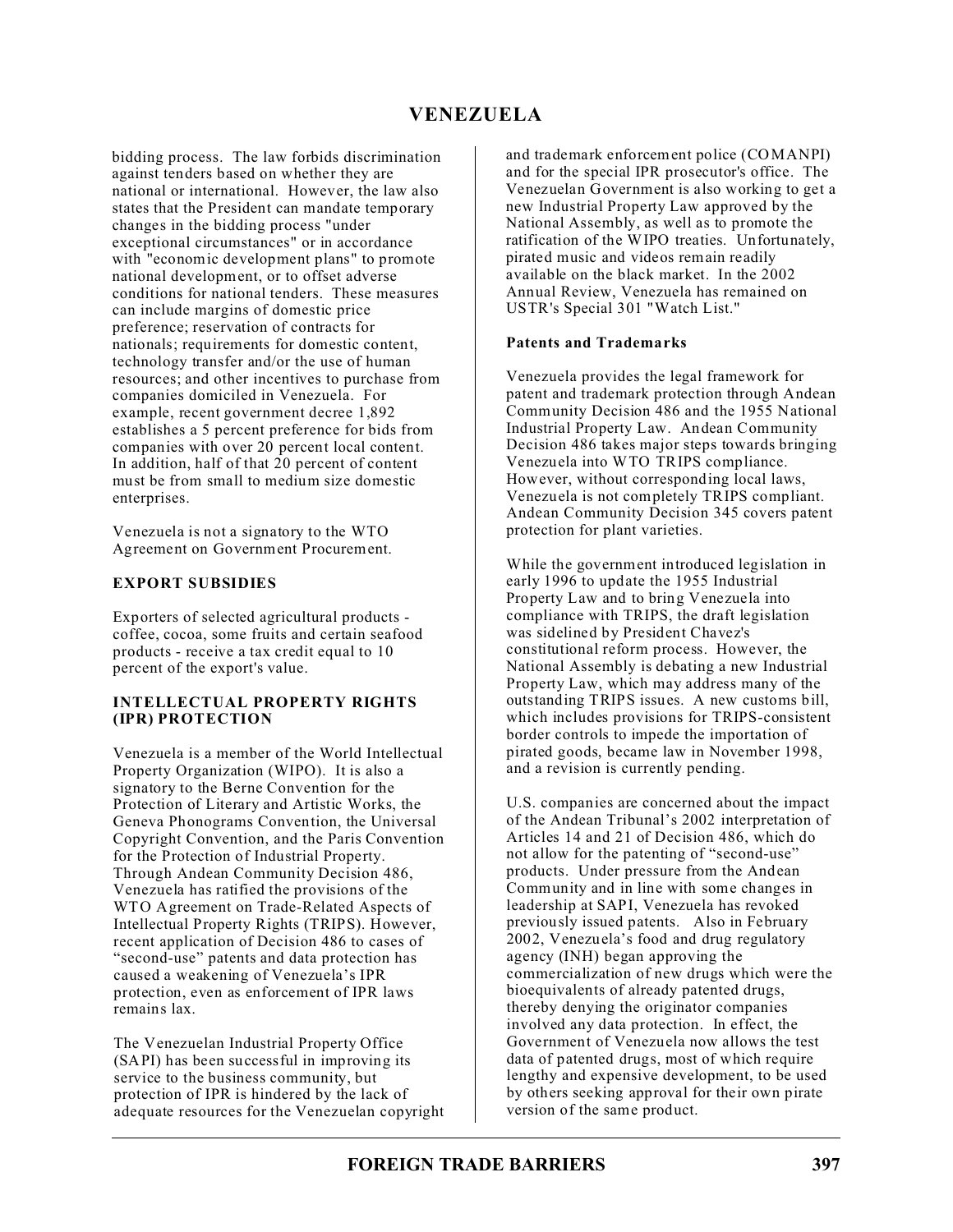# **Copyrights**

The Venezuelan copyright and trademark enforcement branch of the police (COMANPI) continues to provide copyright enforcement support with a small staff of permanent investigators. A lack of personnel, coupled with a very limited budget and inadequate storage facilities for seized goods, has forced COMANPI to work with the National Guard and private industry to improve enforcement of copyrighted material.

Andean Pact Decision 351 and Venezuela's 1993 Copyright Law provide the legal framework for the protection of copyrights. The 1993 Copyright Law is modern and comprehensive and extends copyright protection to all creative works, including computer software. A National Copyright Office was established in October 1995 and given responsibility for registering copyrights, as well as for controlling, overseeing and ensuring compliance with the rights of authors and other copyright holders. However, COMANPI, the Copyright Office's enforcement arm, can only act based on a complaint by a copyright holder; it cannot carry out an arrest or seizure on its own initiative, thereby leading to weaker enforcement.

### **SERVICES BARRIERS**

Venezuela maintains restrictions in a number of service sectors. For example, all professions subject to national licensing legislation (e.g., engineers, architects, economists, business consultants, accountants, lawyers, doctors, veterinarians and journalists) are reserved for those individuals who meet Venezuelan certification requirements. In addition, only Venezuelan nationals may be licensed as architects. Some (particularly governmentrelated) accounting and auditing functions require Venezuelan citizenship, and only Venezuelan nationals may act as accountants for companies with public stock greater than 25 percent. Also, foreign professionals wishing to work in Venezuela must revalidate their credentials at a Venezuelan university on the condition of reciprocity. A foreign lawyer cannot provide legal advice on foreign or international law without being licensed in the practice of Venezuelan law. A foreign firm also cannot use its international firm's name nor hire or form a partnership with Venezuelan lawyers.

Foreigners are required to establish a commercial presence for the provision of engineering services. Foreign consulting engineers must work through local firms or employ Venezuelan engineers. There is a law for public tenders, which gives preferential treatment to Venezuelan companies if they have the capability to carry out the work and/or if the project is financed by public funds. Foreign capital is restricted to a maximum of 19.9 percent in professional enterprises (Decree  $2095$ ).

Venezuela limits foreign equity participation (except from other Andean Community countries) to 20 percent in enterprises engaged in television and radio broadcasting, Spanish language newspapers, and professional services whose practice is regulated by national laws. Finally, in any enterprise with more than 10 workers, foreign employees are restricted to 10 percent of the work force, and Venezuelan law limits foreign employee salaries to 20 percent of the payroll.

The government enforces a "one-for-one" policy that requires foreign musical performers giving concerts in Venezuela to share stage time with national entertainers. There is also an annual quota regarding the distribution and exhibition of Venezuelan films. At least half of the television programming must be dedicated to national programs, and at least half of FM radio broadcasting must be dedicated to Venezuelan music.

#### **Financial Services**

By signing the 1997 WTO Financial Services Agreement, Venezuela made certain commitments to provide market access for banking, securities, life and non-life insurance, reinsurance and brokerage activities. Venezuela did not make commitments on pensions, or on maritime, aviation and transportation insurance, and it reserved the right to apply an economic needs test as part of the licensing process. Only local insurers may insure imports that receive government-approved tariff reductions or government financing.

New rules governing civil aviation, maritime activities and transportation insurance also have been issued in the package of 49 laws passed under enabling powers by President Chavez. Many of the laws still need implementing regulations and the entire package has been